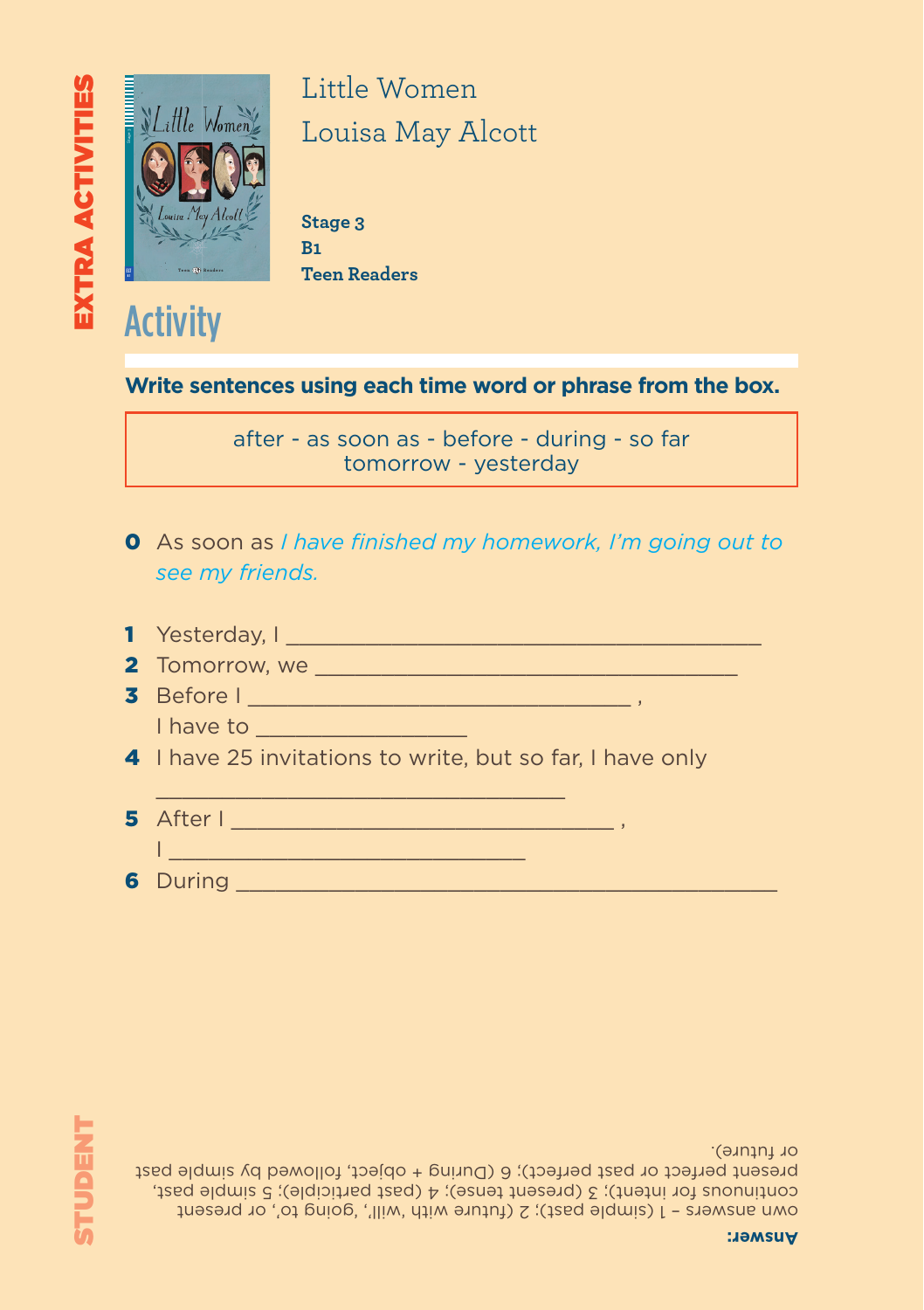

> Stage 3 **B1 Teen Readers**

## Test yourself

#### **Can you remember? Use the prompts to help you answer.**

**1** Mr. Laurence | give | Beth | piano | found a granddaughter

 $\_$  , and the set of the set of the set of the set of the set of the set of the set of the set of the set of the set of the set of the set of the set of the set of the set of the set of the set of the set of the set of th  $\_$  , and the set of the set of the set of the set of the set of the set of the set of the set of the set of the set of the set of the set of the set of the set of the set of the set of the set of the set of the set of th

**2** Amy | middle of river | ice | breaking | disappearing | Laurie | pull | icy water | got her home | before she froze

 $\_$  , and the set of the set of the set of the set of the set of the set of the set of the set of the set of the set of the set of the set of the set of the set of the set of the set of the set of the set of the set of th  $\mathcal{L}_\mathcal{L}$  , and the set of the set of the set of the set of the set of the set of the set of the set of the set of the set of the set of the set of the set of the set of the set of the set of the set of the set of th

**3** Amy | angry | Jo and Meg had a secret | Jo's book | burnt | fire

 $\mathcal{L}_\mathcal{L} = \{ \mathcal{L}_\mathcal{L} = \mathcal{L}_\mathcal{L} \}$  , where  $\mathcal{L}_\mathcal{L} = \{ \mathcal{L}_\mathcal{L} = \mathcal{L}_\mathcal{L} \}$  $\mathcal{L}_\mathcal{L}$  , and the set of the set of the set of the set of the set of the set of the set of the set of the set of the set of the set of the set of the set of the set of the set of the set of the set of the set of th

 $\mathcal{L}_\mathcal{L}$  , and the set of the set of the set of the set of the set of the set of the set of the set of the set of the set of the set of the set of the set of the set of the set of the set of the set of the set of th  $\mathcal{L}_\mathcal{L} = \{ \mathcal{L}_\mathcal{L} = \mathcal{L}_\mathcal{L} \}$  , where  $\mathcal{L}_\mathcal{L} = \{ \mathcal{L}_\mathcal{L} = \mathcal{L}_\mathcal{L} \}$ 

**4** Moffats | Meg | tight dress | did hair and make-up | nothing left | old Meg

#### **Answer:**

I Mr. Laurence gave Beth his piano, because he filt he had found his granddaughter again; 2 Amy was in the middle of the river. The ice was breaking and Amy was disappearing into the water. Laurie pulled her out of the icy water and got her home before she froze. 3 Amy was angry because

they finished there was nothing left of the Old Meg

Jo and Meg had a secret, so she took Jo's book and burnt it in the fire. 4 The Moffats gave Meg a tight dress to wear and did her hair and make-up. When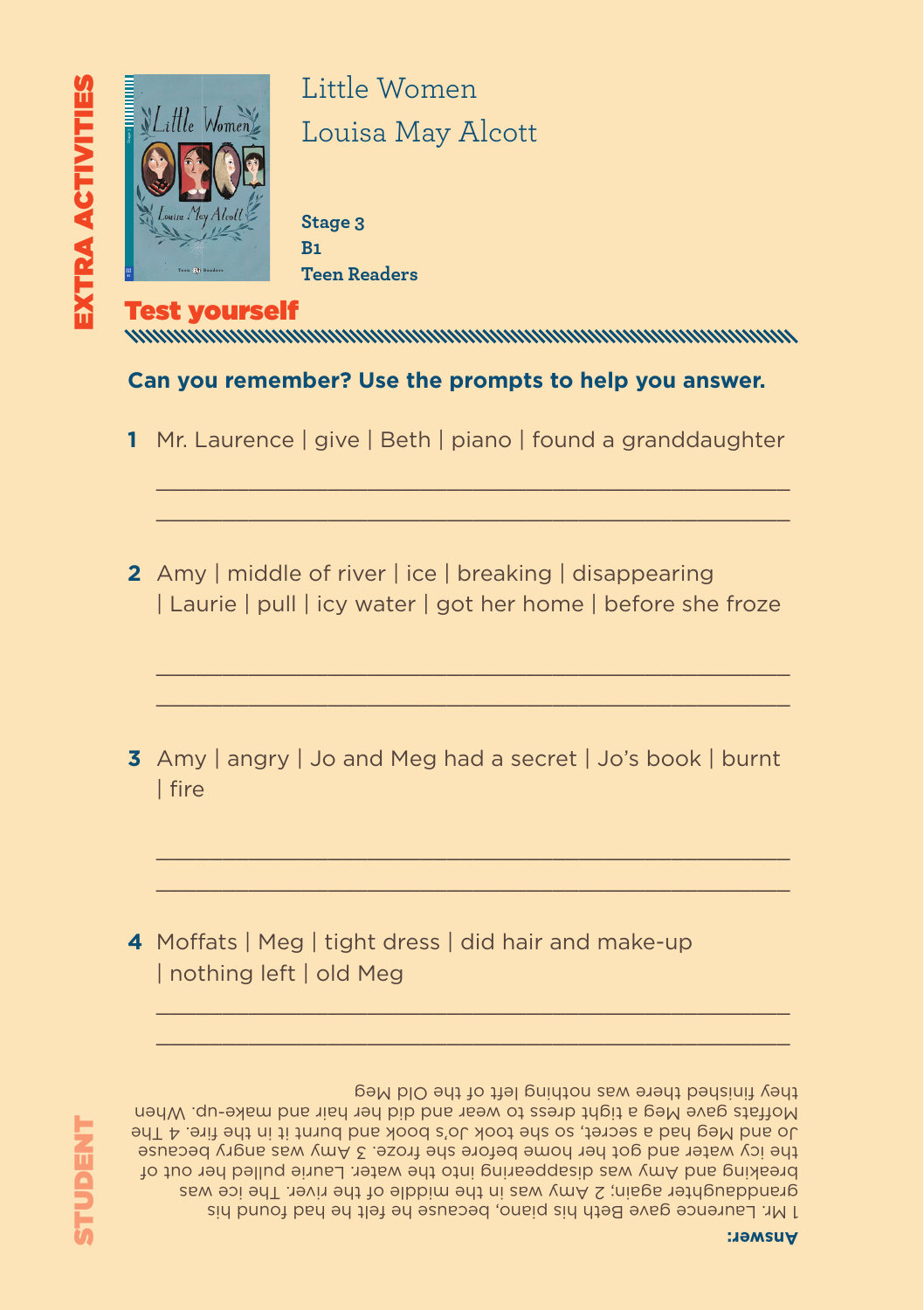

> Stage 3 **B1 Teen Readers**

## PET – Writing

### **Read these notes. What do they say? Choose A, B or C.**

Dear Meg, Please come and visit us. We are going to have a party while you are here and we want to invite Laurie. We can help you to look your best for the party! Love, The Moffats.

- **A** Laurie wants the Moffats to have a party.
- **B** Laurie wants to invite Meg.
- **C** Laurie and Meg are invited to a party.

Dear Beth, Please come and play my piano whenerer you like. I love hearing music in the house, but Laurie doesn't want to play anymore. It would make me very happy if you said yes. Yours, Mr. Laurence

- **A** Mr. Laurence doesn't play the piano anymore.
- **B** If Beth plays Mr. Laurence's piano, he'll be happy to have music in the house again.
- **C** Mr. Laurence likes hearing Laurie play the piano and wants Beth to play too.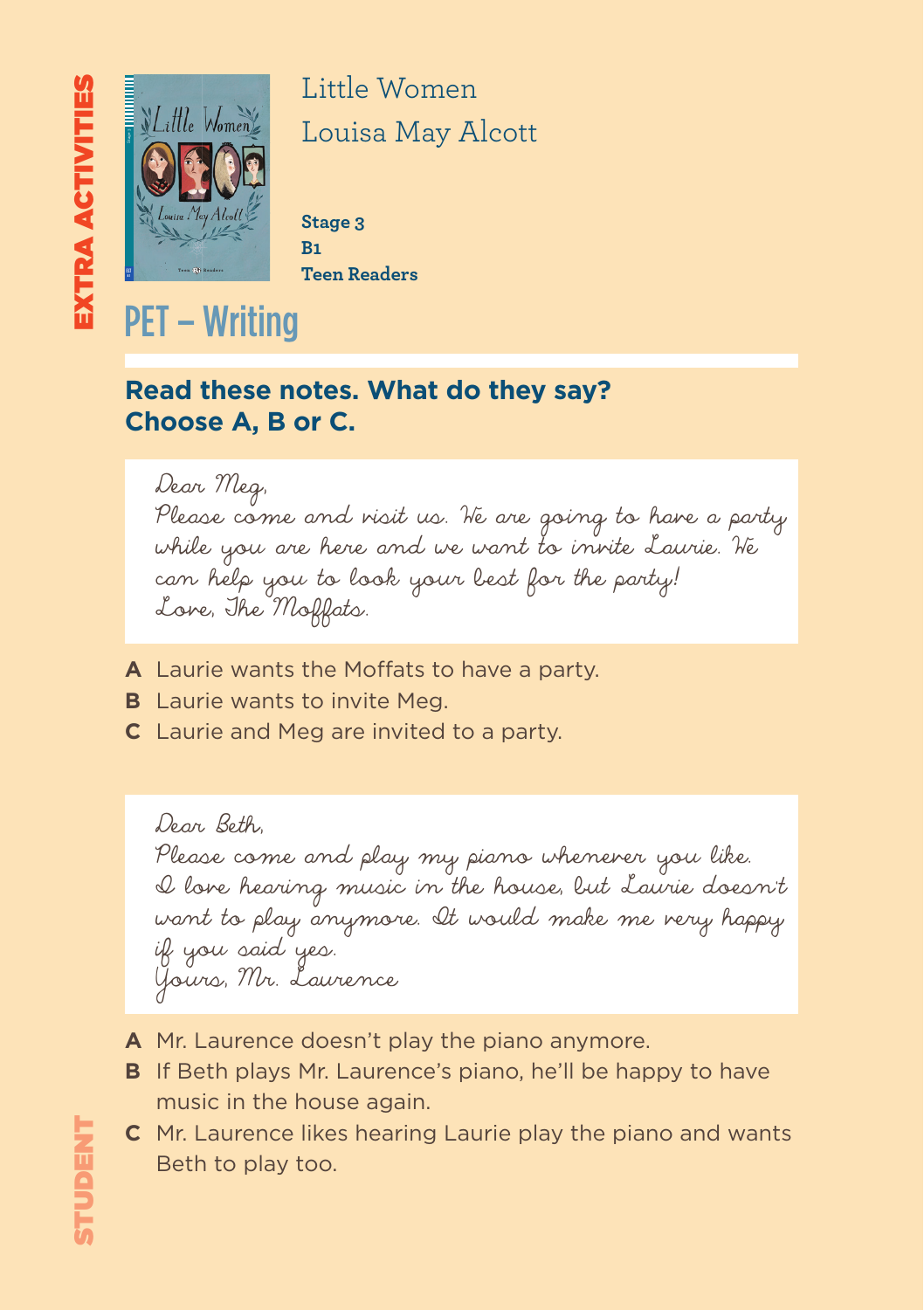

> Stage 3 **B1 Teen Readers**

PET – Writing

Dear Jo, I have a shed in my garden. I have cleaned it out and think it would make a good post office. We could send letters or poetry to each other. We could even send each other music. I will send you the key to open the shed. Yours, Laurie

- **A** Laurie is giving Jo a key to his shed.
- **B** Laurie has decided to clean out his shed.
- **C** Laurie likes Jo's idea of making a post office in his shed.